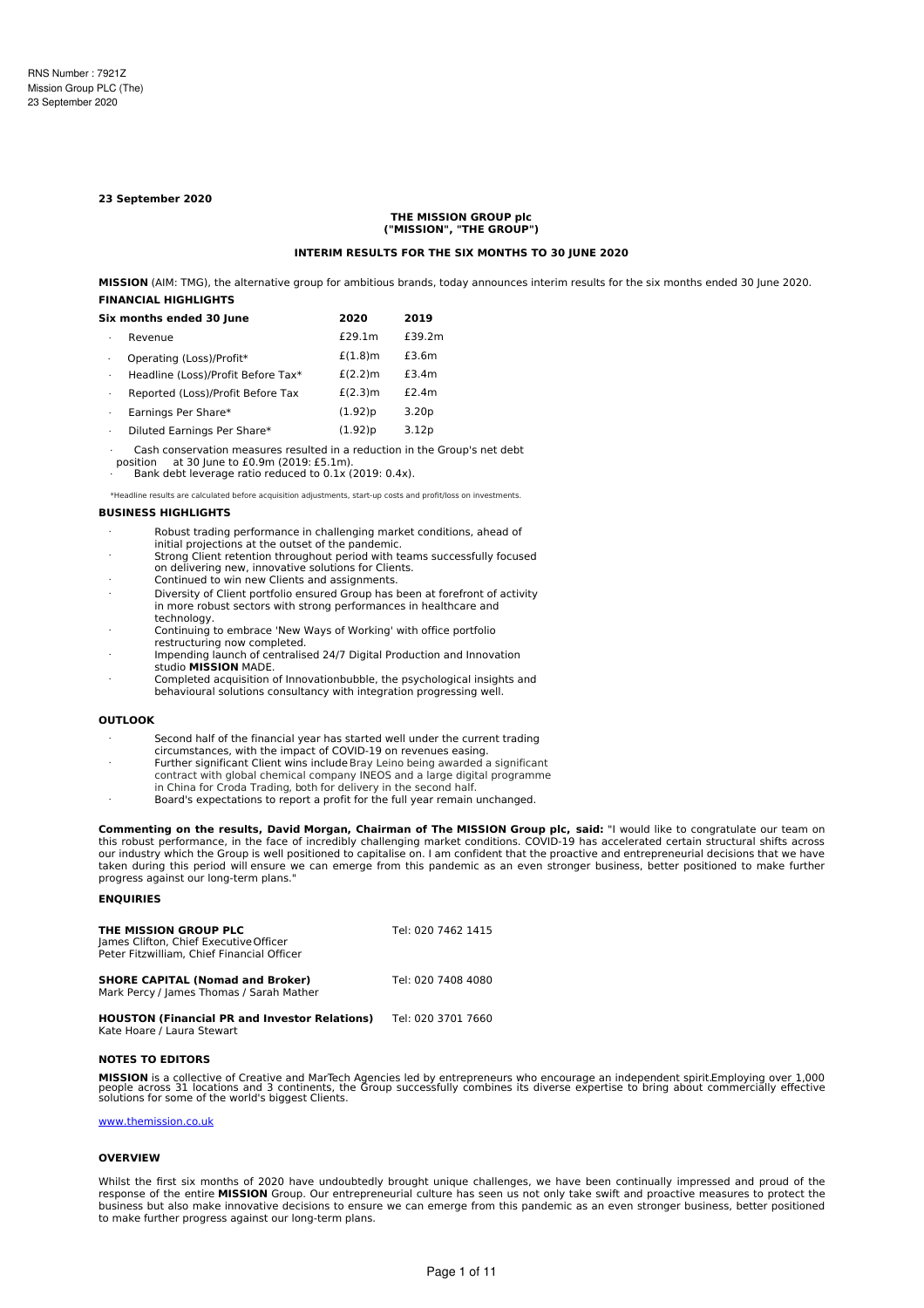The strength and depth of our Client partnerships has been evidenced by our ability to retain Clients throughout this difficult period<br>delivering seamless and exemplary Client service and continuing to innovate with new, c rapidly evolving business needs. As an example, Pathfindr, our embryonic IIoT asset tracking business (originally developed by our innovation and technology division Fuse), successfully launcheda new Safe Distancing Assistant, a wearable device designed to support businesses, soon after the onset of the pandemic. We have been pleased with its performance and over 15,000 units have been sold to date to over 200 unique customers with a strong forward order book in place for H2.

Whilst demand has inevitably been affected, with the most significantly impacted sectors beingproperty (ThinkBDW), events (Bray Leino Events) and cinema-related sales promotions (Mongoose), experiencing a peak drop in revenues of c80% compared to the prior year, the diversity of our Client portfolio has ensured that we have been at the forefront of activity in more resilient sectors such as healthcare and<br>technology. April Six, our specialist technology and mobility Agency, has perfor continued to expand our presence in the healthcare market with strong revenue growth from our specialist Agency RJW, which was up 20% in the first half of the year.

COVID-19 has had a huge impact on our industry, our Agencies and the way we work. We are a learning organisation and so have been quick to explore the clear benefits of these new and remote ways of working. The restructuring of our London office portfolio, from four offices within the M25 down to just two, is now largely complete and will drive expected annualised cost savings of c£0.7m.

In addition, we have assessed where our business model could be further enhanced and replication removed, whilst increasing quality of<br>offer. As such, we are pleased to announce the launch of **MISSION** MADE, our new centra It goes live on 1 October and will initially support four Agencies within the Group with full roll-out anticipated over the next 18 months. Two Hubs have been created in Norwich and Ho Chi Minh City providing access to a range of digital production services including; Web and Mobile Development, Motion Graphics, Digital Design and Technical Management.

Finally, MISSION has a strong track record of integrating earnings-accretive acquisitions and in July we were delighted to announce the acquisition of the international psychological insights and behavioural solutions consultancy Innovationbubble.The acquisition extends the<br>expertise and capabilities that we provide to our global network of Agencies throug expert research and advice to a growing portfolio of Clients from blue-chips including Asda, Aviva, HSBC and a number of leading<br>pharmaceutical businesses, to high profile brands such as Diesel and SpaceNK, helping them be their customers and ultimately how to improve marketing activity. We have been delighted at how quickly the Innovationbubble team have integrated themselves into the Group, already working closely with a number of the Agencies, and we have been particularly pleased by the positive responses from our Clients, Group wide, to this valuable extended capability.

### **FINANCIAL PERFORMANCE**

The Group came into the COVID-19 pandemic in strong financial health and remains well financed.

The year began well, ahead of our internal budget, but the impact of COVID-19 started to be felt in February and accelerated over the<br>subsequent quarter, with its biggest impact being felt in May, when year-on-year revenue operating income ("revenue") decreased by 26% to £29.1m (2019: £39.2m).

The Group was swift to implement a series of proactive measures to conserve cash including shortening the working week and implementing the Government's furlough scheme in those businesses adversely impacted by the pandemic, with voluntary 20% salary reductions accepted across the Group. For the six months, the Group reported a headline operating loss of £1.8m (2019: profit of£3.6m) and a headline loss before tax of £2.2m (2019: profit of £3.4m).

Financing costs increased to £0.5m (2019: £0.3m) mainly due to the IFRS 16 effects of a property lease renewal. Bank interest was marginally higher year on year.

Adjustments to headline profits in 2020 were nil (2019: negative£1.0m), lower mainly because of reduced estimates of contingent<br>acquisition consideration due to the impact of COVID-19. After these adjustments, the reported £2.4m).

The Group estimates an effective tax rate on headline profits/losses before tax of 20% (2019: 20%), resulting in headline loss for the period<br>of £1.8m (2019: profit of£2.7m), and reported loss after tax of£1.8m (2019: prof

We anticipate a much-reduced revenue impact from COVID-19 in the second half of the year. We have taken stock of the required cost base in each of our Agencies going forward and mitigating actions have been taken. We do not anticipate the need for any further restructuring<br>when the furlough scheme finishes at the end of October. These cost management actio the second half of the year, lead us to expect to report a profit for the full year.

Looking further into the future, we are implementing other cost management measures which will enhance profits beyond 2020. These include the previously announced withdrawal from two of our offices within the M25, saving an estimated £0.7m on an annualised basis.

#### **Balance sheet and cash flow**

The key balance sheet ratio measured and monitored by the Board is the ratio of debt to headline EBITDA ("leverage ratio"). The Group started the year in a strong financial position, with a bank debt leverage ratio of less than x0.5 and committed bank facilities of £15m. As a precautionary measure, these facilities were increased to £20m in Q1 and, as the impact of the pandemic started to be felt, a series of cash-conservation measures were implemented.

As well as the salary reduction and furlough actions mentioned above, all non-essential capital expenditure was put on hold, advantage was taken of the Government's Time To Pay scheme and agreement was reached with vendors of acquired businesses for delayed payment terms. As a result of these decisive actions, the Group's net debt position at 30 June 2020 had reduced to £0.9m (2019: £5.1m) and the leverage ratio had fallen to x0.1.

A total of£1.6m of acquisition obligations from prior years were settled in the first half of the year, of which£1.5m was in cash (2019:<br>£3.2m, of which£2.6m was settled in cash) and after adjustments to estimated future c estimated acquisition liability at 30 June 2020 totaled £6.8m (30 June 2019: £9.1m). Of this, £0.6m is due for payment in the second half of 2020.

A number of scenarios have been modelled for the possible impact of COVID-19 on the Group, depending on its severity and duration. The Group is currently trading ahead of its central scenario, against which the above cash conservation actions were taken. Notwithstanding this encouraging position, we have shared our downside scenario with our bankers, NatWest, and have received commitments to the relaxation of covenants and any additional liquidity that might be required under this downside scenario. Accordingly, the Board is confident that the<br>Group has the strength and support from its bankers to withstand the continued imp

### **DIVIDEND**

Whilst we have a good understanding of how COVID-19 is currently affecting our business and visibility of future cash flows, there clearly<br>remains some uncertainty on the impact on the UK economy from COVID-19, so our deci dividend remains deferred and will be reviewed regularly. The Board is committed to reinstating a dividend as soon as it is appropriate to do so.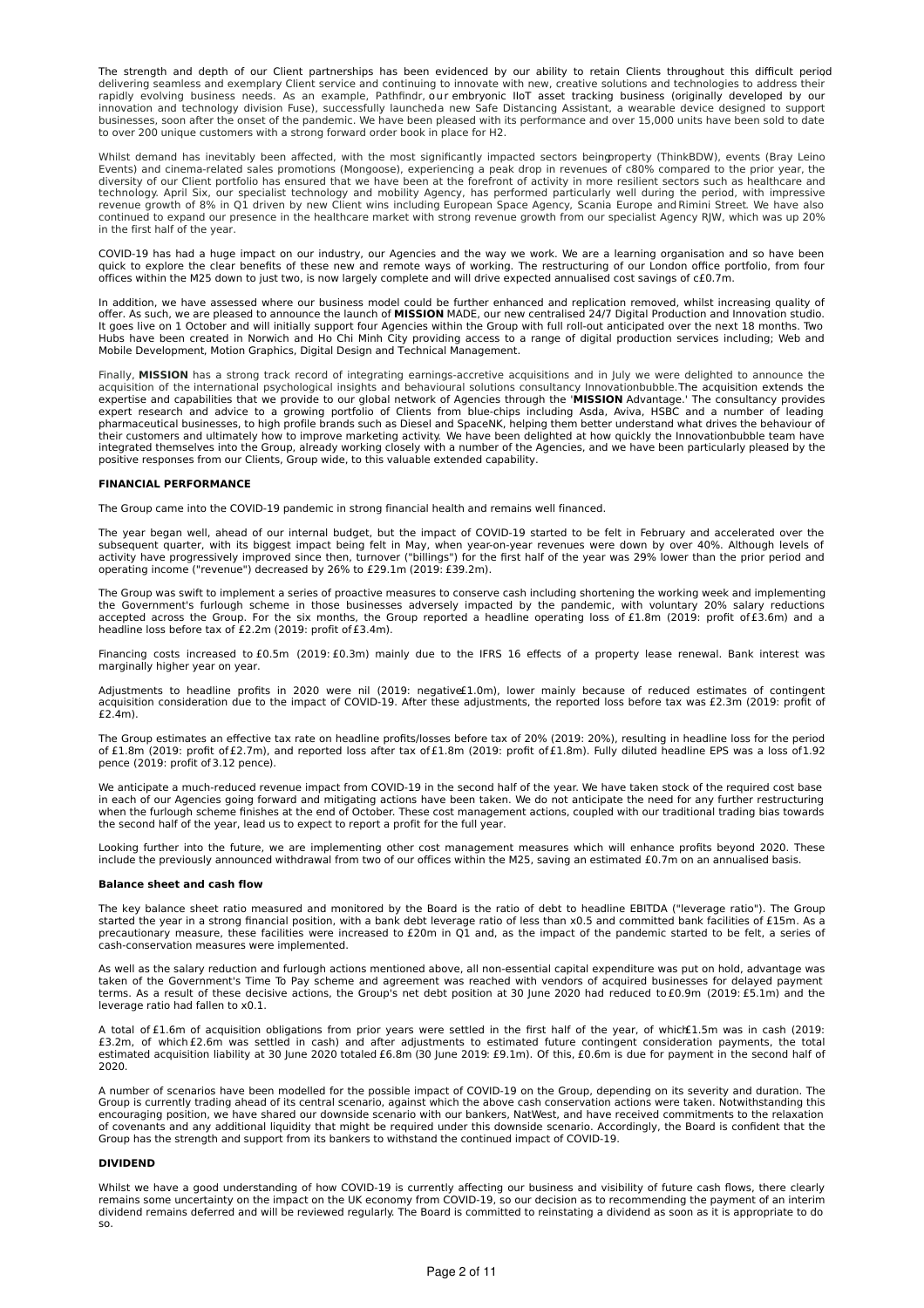### **OUTLOOK**

The second half of the financial year has started well under the current trading circumstances, with the impact of COVID-19 on revenues<br>easing. We have seen further Client wins, including Bray Leino being awarded a signifi and a large digital programme in China for Croda Trading, both for delivery in the second half.

Whilst the outlook for the rest of the year is dependent on the pace and shape of the economic recovery, the Board's expectations to report<br>a profit for the full year remain unchanged. We would like to thank the entire tea

### **Condensed Consolidated Income Statement for the six months ended 30 June 2020**

|                                                              |      | Six months<br>to | Six months<br>to | Year ended  |
|--------------------------------------------------------------|------|------------------|------------------|-------------|
|                                                              |      | 30 June          | 30 June          | 31 December |
|                                                              |      | 2020             | 2019             | 2019        |
|                                                              |      | <b>Unaudited</b> | Unaudited        | Audited     |
|                                                              | Note | £'000            | £'000            | £'000       |
|                                                              |      |                  |                  |             |
| <b>TURNOVER</b>                                              | 2    | 58,116           | 82,300           | 171,091     |
| Cost of sales                                                |      | (29, 036)        | (43, 140)        | (90, 119)   |
| <b>OPERATING INCOME</b>                                      | 2    | 29,080           | 39,160           | 80,972      |
| Headline operating expenses                                  |      | (30, 862)        | (35, 545)        | (70, 219)   |
| <b>HEADLINE OPERATING</b><br>(LOSS) / PROFIT                 |      | (1,782)          | 3,615            | 10,753      |
| Acquisition adjustments                                      | 4    | 166              | (925)            | (1,320)     |
| Start-up costs                                               |      | (212)            | (74)             | (431)       |
| Loss on investments                                          |      |                  |                  | (109)       |
| <b>OPERATING (LOSS) / PROFIT</b>                             |      | (1,828)          | 2,616            | 8,893       |
| Share of results of associates<br>and joint ventures         |      | 16               | 69               | 69          |
| (LOSS) / PROFIT BEFORE<br><b>INTEREST AND TAXATION</b>       |      | (1, 812)         | 2,685            | 8,962       |
| Net finance costs                                            | 5    | (458)            | (289)            | (668)       |
| (LOSS) / PROFIT ON<br>ORDINARY ACTIVITIES<br>BEFORE TAXATION |      | (2, 270)         | 2,396            | 8,294       |
| Taxation                                                     | 6    | 508              | (608)            | (1,868)     |
| (LOSS) / PROFIT FOR THE<br>PERIOD                            |      | (1,762)          | 1,788            | 6,426       |
| <b>Attributable to:</b>                                      |      |                  |                  |             |
| Equity holders of the parent                                 |      | (1,606)          | 1,757            | 6,314       |
| Non-controlling interests                                    |      | (156)            | 31               | 112         |
|                                                              |      | (1, 762)         | 1,788            | 6,426       |
| <b>Basic earnings per share</b><br>(pence)                   | 7    | (1.89)           | 2.10             | 7.51        |
| Diluted earnings per share<br>(pence)                        | 7    | (1.89)           | 2.04             | 7.14        |
| <b>Headline basic earnings per</b><br>share (pence)          | 7    | (1.92)           | 3.20             | 9.47        |
| <b>Headline diluted earnings</b><br>per share (pence)        | 7    | (1.92)           | 3.12             | 9.00        |

**Condensed Consolidated Statement of Comprehensive Income for the six months ended 30 June 2020**

| Six months<br>t٥ | Six months<br>t٥ | Year ended  |  |
|------------------|------------------|-------------|--|
| 30 June          | 30 June          | 31 December |  |
| 2020             | 2019             | 2019        |  |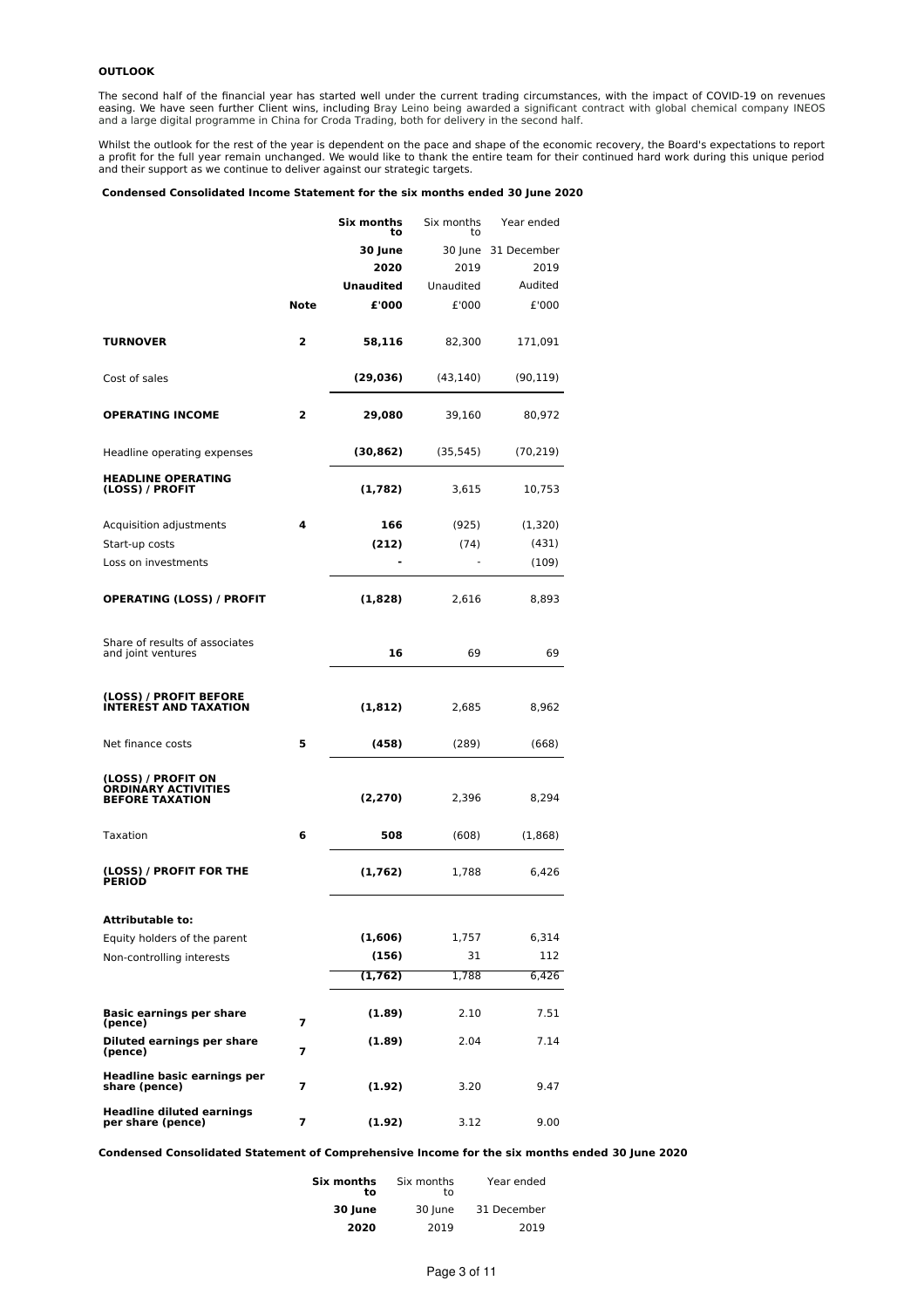|                                                                                                 | <b>Unaudited</b> | Unaudited | Audited |
|-------------------------------------------------------------------------------------------------|------------------|-----------|---------|
|                                                                                                 | £'000            | £'000     | £'000   |
| (LOSS) / PROFIT FOR THE PERIOD                                                                  | (1,762)          | 1,788     | 6,426   |
| Other comprehensive income - items<br>that may be reclassified separately to<br>profit or loss: |                  |           |         |
| Exchange differences on translation<br>of foreign operations                                    | 132              | 226       | (50)    |
| TOTAL COMPREHENSIVE (LOSS) /<br><b>INCOME FOR THE PERIOD</b>                                    | (1,630)          | 2.014     | 6.376   |
| <b>Attributable to:</b>                                                                         |                  |           |         |
| Equity holders of the parent                                                                    | (1,466)          | 1,926     | 6.285   |
| Non-controlling interests                                                                       | (164)            | 88        | 91      |
|                                                                                                 | (1.630)          | 2.014     | 6.376   |

# **Condensed Consolidated Balance Sheet as at 30 June 2020**

|                                                                                |      | As at            | As at           | As at               |
|--------------------------------------------------------------------------------|------|------------------|-----------------|---------------------|
|                                                                                |      | 30 June<br>2020  | 30 June<br>2019 | 31 December<br>2019 |
|                                                                                |      | <b>Unaudited</b> | Unaudited       | Audited             |
|                                                                                | Note | £'000            | £'000           | £'000               |
| <b>FIXED ASSETS</b>                                                            |      |                  |                 |                     |
| Intangible assets                                                              | 8    | 95,466           | 95,629          | 95,859              |
| Property, plant and equipment                                                  |      | 2,826            | 3,100           | 3,225               |
| Right of use assets                                                            | 9    | 12,005           | 6,875           | 8,135               |
| Investments in associates and joint<br>ventures                                |      | 265              | 69              | 177                 |
| Investments                                                                    |      |                  | 100             |                     |
| Deferred tax assets                                                            |      | 19               | 20              |                     |
|                                                                                |      | 110,581          | 105,793         | 107,396             |
| <b>CURRENT ASSETS</b>                                                          |      |                  |                 |                     |
| Stock                                                                          |      | 1,406            | 1,062           | 1,091               |
| Trade and other receivables                                                    |      | 30,177           | 44,985          | 40,998              |
| Cash and short term deposits                                                   |      | 4,011            | 2,811           | 5,028               |
|                                                                                |      | 35.594           | 48,858          | 47,117              |
| <b>CURRENT LIABILITIES</b>                                                     |      |                  |                 |                     |
| Trade and other payables                                                       |      | (32, 798)        | (41,057)        | (36, 015)           |
| Corporation tax payable                                                        |      | (62)             | (1, 110)        | (742)               |
| Acquisition obligations                                                        | 11   | (6,487)          | (2,398)         | (3, 424)            |
|                                                                                |      | (39, 347)        | (44, 565)       | (40, 181)           |
| <b>NET CURRENT (LIABILITIES) /</b><br><b>ASSETS</b>                            |      | (3, 753)         | 4,293           | 6,936               |
| <b>TOTAL ASSETS LESS CURRENT</b><br>LIABILITIES                                |      | 106,828          | 110,086         | 114,332             |
| <b>NON CURRENT LIABILITIES</b>                                                 |      |                  |                 |                     |
| Bank loans                                                                     | 10   | (4,948)          | (7,906)         | (9,927)             |
| Lease liabilities                                                              | 9    | (10,274)         | (5, 163)        | (6, 229)            |
| Acquisition obligations                                                        | 11   | (300)            | (6,707)         | (5, 458)            |
| Deferred tax liabilities                                                       |      | (384)            | (393)           | (417)               |
|                                                                                |      | (15,906)         | (20, 169)       | (22, 031)           |
| <b>NET ASSETS</b>                                                              |      | 90,922           | 89,917          | 92,301              |
| <b>CAPITAL AND RESERVES</b>                                                    |      |                  |                 |                     |
| Called up share capital                                                        |      | 9,102            | 8,530           | 8,530               |
| Share premium account                                                          |      | 45,928           | 43,015          | 43,015              |
| Own shares                                                                     |      | (646)            | (419)           | (659)               |
| Share-based incentive reserve                                                  |      | 528              | 607             | 700                 |
| Foreign currency translation<br>reserve                                        |      | 228              | 286             | 88                  |
| Retained earnings                                                              |      | 35,340           | 37,295          | 40,021              |
| <b>EQUITY ATTRIBUTABLE TO</b><br><b>EQUITY HOLDERS OF THE</b><br><b>PARENT</b> |      | 90,480           | 89,314          | 91,695              |
| Non-controlling interests                                                      |      | 442              | 603             | 606                 |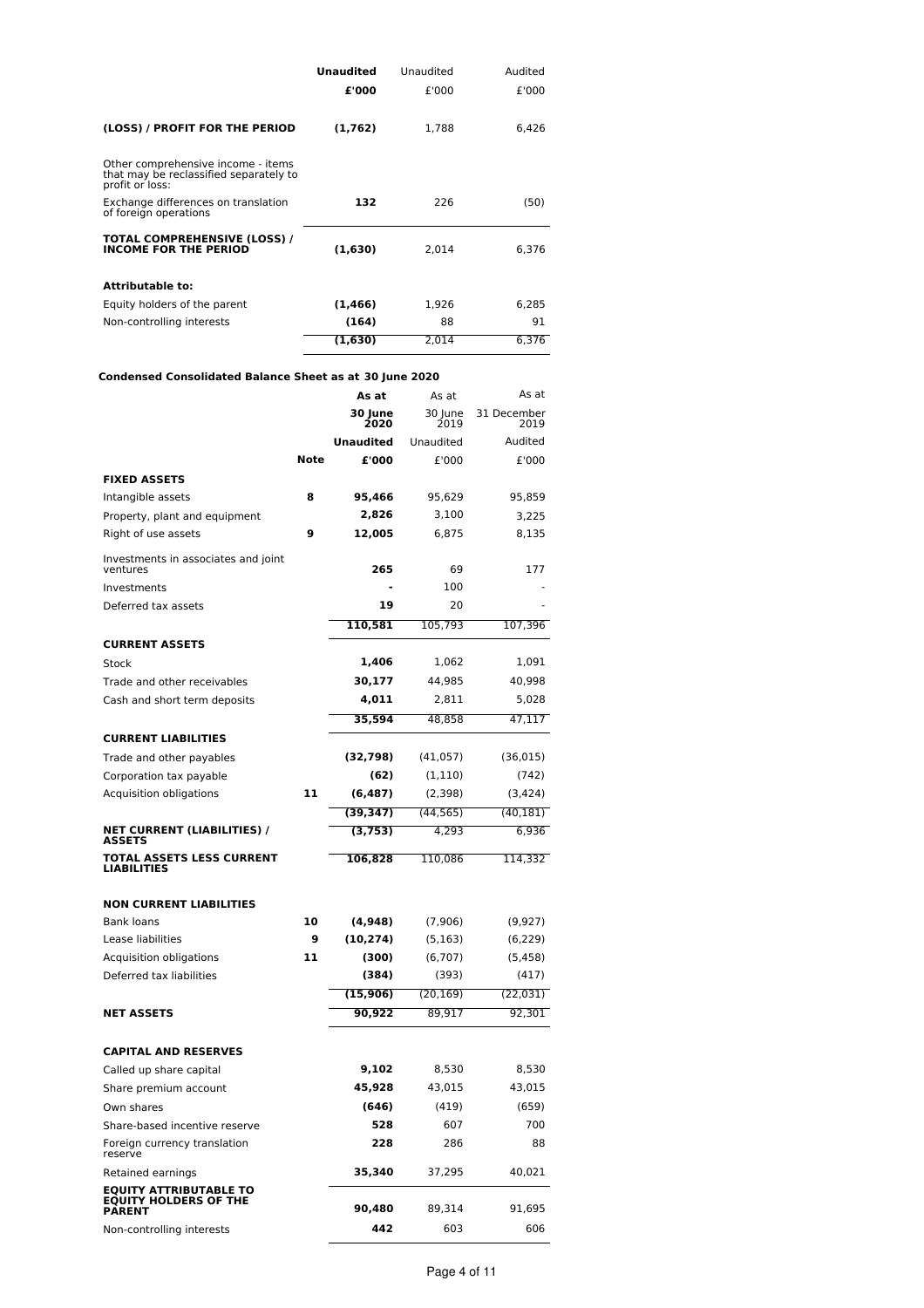| <b>TOTAL EQUITY</b> | 90,922 | 89.917 | 92,301 |
|---------------------|--------|--------|--------|
|                     |        |        |        |

## **Condensed Consolidated Cash Flow Statement for the six months ended 30 June 2020**

|                                                                          | Six<br>months to | Six months<br>to 30 June | Year ended<br>31 |
|--------------------------------------------------------------------------|------------------|--------------------------|------------------|
|                                                                          | 30 June<br>2020  | 2019                     | December<br>2019 |
|                                                                          | <b>Unaudited</b> | Unaudited                | Audited          |
|                                                                          | £'000            | £'000                    | £'000            |
| Operating (loss) / profit                                                | (1,828)          | 2,616                    | 8,893            |
| Depreciation and amortisation charges                                    | 2,453            | 2,329                    | 4,832            |
| Movements in the fair value of contingent<br>consideration               | (469)            | 479                      | 433              |
| Profit on disposal of fixed assets                                       |                  | (73)                     | (49)             |
| Non cash charge for share options, growth<br>shares and shares awarded   | 101              | 122                      | 215              |
| Decrease / (increase) in receivables                                     | 10,821           | (5,258)                  | (1,271)          |
| Increase in stock                                                        | (315)            | (212)                    | (241)            |
| (Decrease) / increase in payables                                        | (2,902)          | 4,075                    | (1, 106)         |
| <b>OPERATING CASH FLOW</b>                                               | 7,861            | 4,078                    | 11,706           |
| Net finance costs                                                        | (424)            | (266)                    | (626)            |
| Tax paid                                                                 | (224)            | (221)                    | (1,805)          |
| Net cash inflow from operating<br>activities                             | 7,213            | 3,591                    | 9,275            |
| <b>INVESTING ACTIVITIES</b>                                              |                  |                          |                  |
| Proceeds on disposal of property, plant<br>and equipment                 | 2                | 150                      | 151              |
| Purchase of property, plant and equipment                                | (230)            | (640)                    | (1, 472)         |
| Investment in software development                                       | (109)            | (85)                     | (848)            |
| Acquisition of investments in associates<br>and joint ventures           | (72)             | (100)                    | (108)            |
| Payment of obligations relating to<br>acquisitions made in prior periods | (1, 463)         | (2, 555)                 | (2,731)          |
| Net cash outflow from investing<br>activities                            | (1, 872)         | (3,230)                  | (5,008)          |
| <b>FINANCING ACTIVITIES</b>                                              |                  |                          |                  |
| Dividends paid                                                           |                  |                          | (1,831)          |
| Repayment of lease liabilities                                           | (1, 477)         | (1,244)                  | (2,579)          |
| Repayment of bank loans                                                  | (5,000)          | (2,000)                  |                  |
| Issue of shares to minority interests                                    |                  | 3                        | 3                |
| Purchase of own shares held in EBT                                       | (13)             | (434)                    | (681)            |
| Net cash outflow from financing<br>activities                            | (6, 490)         | (3,675)                  | (5,088)          |
| Decrease in cash/equivalents                                             | (1, 149)         | (3,314)                  | (821)            |
| Exchange differences on translation of<br>foreign subsidiaries           | 132              | 226                      | (50)             |
| Cash/cash equivalents at beginning of<br>period                          | 5,028            | 5,899                    | 5,899            |
| Cash and cash equivalents at end of<br>period                            | 4,011            | 2,811                    | 5,028            |

# **Condensed Consolidated Statement of Changes in Equity for the six months ended 30 June 2020**

| At 1 January<br>2019 |                  | 8.436 42.506     | (299)         | 498                                     | 117                                           | 35,826               | 87,084                                                     |                                 | 512 87,596      |
|----------------------|------------------|------------------|---------------|-----------------------------------------|-----------------------------------------------|----------------------|------------------------------------------------------------|---------------------------------|-----------------|
|                      | £'000            | £'000            | £'000         | £'000                                   | £'000                                         | £'000                | £'000                                                      | £'000                           | £'000           |
|                      | Share<br>Capital | Share<br>premium | Own<br>shares | Share-<br>based<br>incentive<br>reserve | Foreign<br>currency<br>translation<br>reserve | Retained<br>earnings | Total<br>attributable<br>to equity<br>holders of<br>parent | Non-<br>controlling<br>interest | Total<br>equity |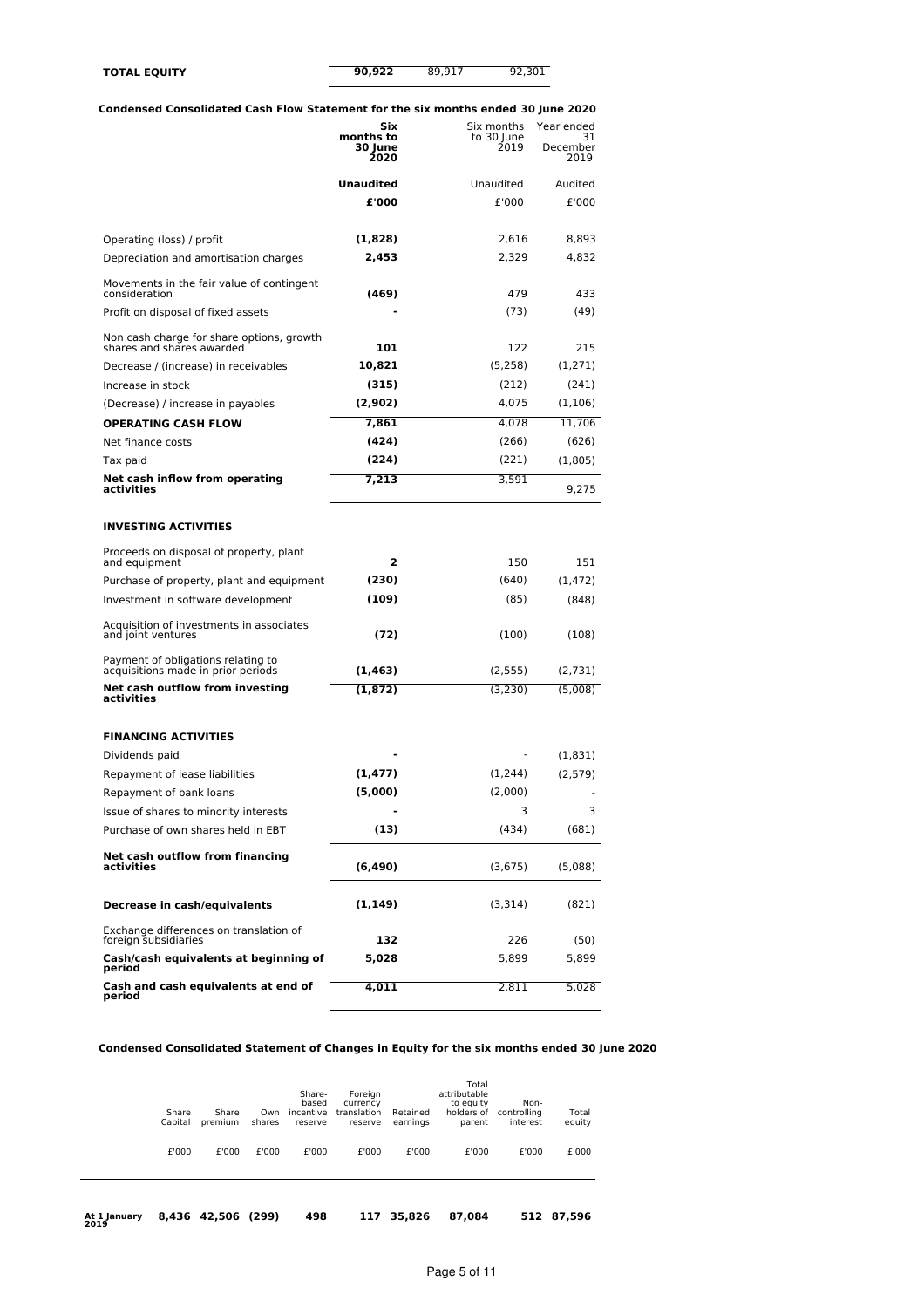| Profit for<br>period                                                  |                          |                              |                          |                          |                          | 1,757                    | 1,757    | 31                       | 1,788    |
|-----------------------------------------------------------------------|--------------------------|------------------------------|--------------------------|--------------------------|--------------------------|--------------------------|----------|--------------------------|----------|
| Exchange<br>differences on<br>translation of<br>foreign<br>operations |                          |                              |                          |                          | 169                      |                          | 169      | 57                       | 226      |
| Total<br>comprehensive<br>income for<br>period                        |                          |                              |                          | Ē,                       | 169                      | 1,757                    | 1,926    | 88                       | 2,014    |
| New shares<br>issued                                                  | 94                       | 509                          |                          |                          |                          | ٠                        | 603      | 3                        | 606      |
| Share option<br>charge                                                |                          |                              |                          | 65                       |                          |                          | 65       | ٠                        | 65       |
| Growth share<br>charge                                                |                          |                              |                          | 44                       |                          | $\overline{a}$           | 44       | ٠                        | 44       |
| Own shares<br>purchased by<br>EBT                                     |                          |                              | (434)                    |                          |                          | ٠                        | (434)    | ۰                        | (434)    |
| Shares<br>awarded and<br>sold from own<br>shares                      |                          |                              | 314                      |                          | ä,                       | (288)                    | 26       | ä,                       | 26       |
| At 30 June<br>2019                                                    | 8,530                    | 43,015                       | (419)                    | 607                      | 286                      | 37,295                   | 89,314   | 603                      | 89,917   |
| Profit for<br>period                                                  | ٠                        | ٠                            | ٠                        | $\overline{a}$           | $\overline{a}$           | 4,557                    | 4,557    | 81                       | 4,638    |
| Exchange<br>differences on<br>translation of<br>foreign<br>operations |                          |                              |                          | ä,                       | (198)                    | ٠                        | (198)    | (78)                     | (276)    |
| Total<br>comprehensive<br>income for<br>period                        |                          |                              |                          |                          | (198)                    | 4,557                    | 4,359    | 3                        | 4,362    |
| Share option<br>charge                                                |                          |                              |                          | 62                       |                          | ٠                        | 62       | ٠                        | 62       |
| Growth share<br>charge                                                |                          |                              | ٠                        | 31                       |                          | ٠                        | 31       | ä,                       | 31       |
| Own shares<br>purchased by<br>EBT                                     |                          |                              | (247)                    |                          |                          |                          | (247)    |                          | (247)    |
| Shares<br>awarded and<br>sold from own<br>shares                      |                          |                              | 7                        | ä,                       |                          |                          | 7        |                          | 7        |
| Dividend paid                                                         |                          |                              |                          |                          | ä,                       | (1,831)                  | (1,831)  | ä,                       | (1,831)  |
| At 31<br><b>December</b><br>2019                                      | 8,530                    | 43,015                       | (659)                    | 700                      | 88                       | 40,021                   | 91,695   | 606                      | 92,301   |
| Loss for period                                                       | $\overline{\phantom{a}}$ |                              | ÷,                       | $\overline{a}$           | $\overline{\phantom{m}}$ | (1,606)                  | (1,606)  | (156)                    | (1, 762) |
| Exchange<br>differences on<br>translation of<br>foreign<br>operations |                          |                              |                          |                          | 140                      |                          | 140      | (8)                      | 132      |
| Total<br>comprehensive<br>income for<br>period                        |                          |                              |                          |                          | 140                      | (1,606)                  | (1, 466) | (164)                    | (1,630)  |
| New shares<br>issued                                                  | 572                      | 2,913                        | ÷,                       | $\overline{\phantom{a}}$ | ÷,                       | $\overline{\phantom{a}}$ | 3,485    | ٠                        | 3,485    |
| Share option<br>charge                                                | ÷,                       | $\overline{a}$               | ÷,                       | 64                       | ٠                        | ٠                        | 64       | ٠                        | 64       |
| Growth share<br>charge                                                | ä,                       |                              | ä,                       | 35                       |                          | ٠                        | 35       | $\overline{a}$           | 35       |
| Settlement of<br>growth shares                                        | ٠                        | $\qquad \qquad \blacksquare$ | $\overline{\phantom{a}}$ | (271)                    | $\overline{\phantom{a}}$ | (3,051)                  | (3,322)  | ÷,                       | (3,322)  |
| Own shares<br>purchased by<br>EBT                                     |                          |                              | (13)                     | Ē,                       | ٠                        | ٠                        | (13)     | ٠                        | (13)     |
| Shares<br>awarded and<br>sold from own<br>shares                      | ٠                        | $\overline{\phantom{a}}$     | 26                       | $\overline{\phantom{a}}$ | $\overline{\phantom{a}}$ | (24)                     | 2        | $\overline{\phantom{m}}$ | 2        |
| At 30 June<br>2020                                                    | 9,102                    | 45,928                       | (646)                    | 528                      | 228                      | 35,340                   | 90,480   | 442                      | 90,922   |

### **Notes to the unaudited Interim Report for the six months ended 30 June 2020**

### **1. Accounting Policies**

#### **Basis of preparation**

The condensed consolidated interim financial statements for the six months ended 30 June 2020 have been prepared in accordance with the IAS 34 "Interim Financial Reporting" and the Group's accounting policies.

The Group's accounting policies are in accordance with International Financial Reporting Standards as adopted by the European Union and<br>are set out in the Group's Annual Report and Accounts 2019 on pages 47-51. These are c Group expects to adopt in its 2020 Annual Report. The Group has not early-adopted any Standard, Interpretation or Amendment that has been issued but is not yet effective.

The information relating to the six months ended 30 June 2020 and 30 June 2019 is unaudited and does not constitute statutory financial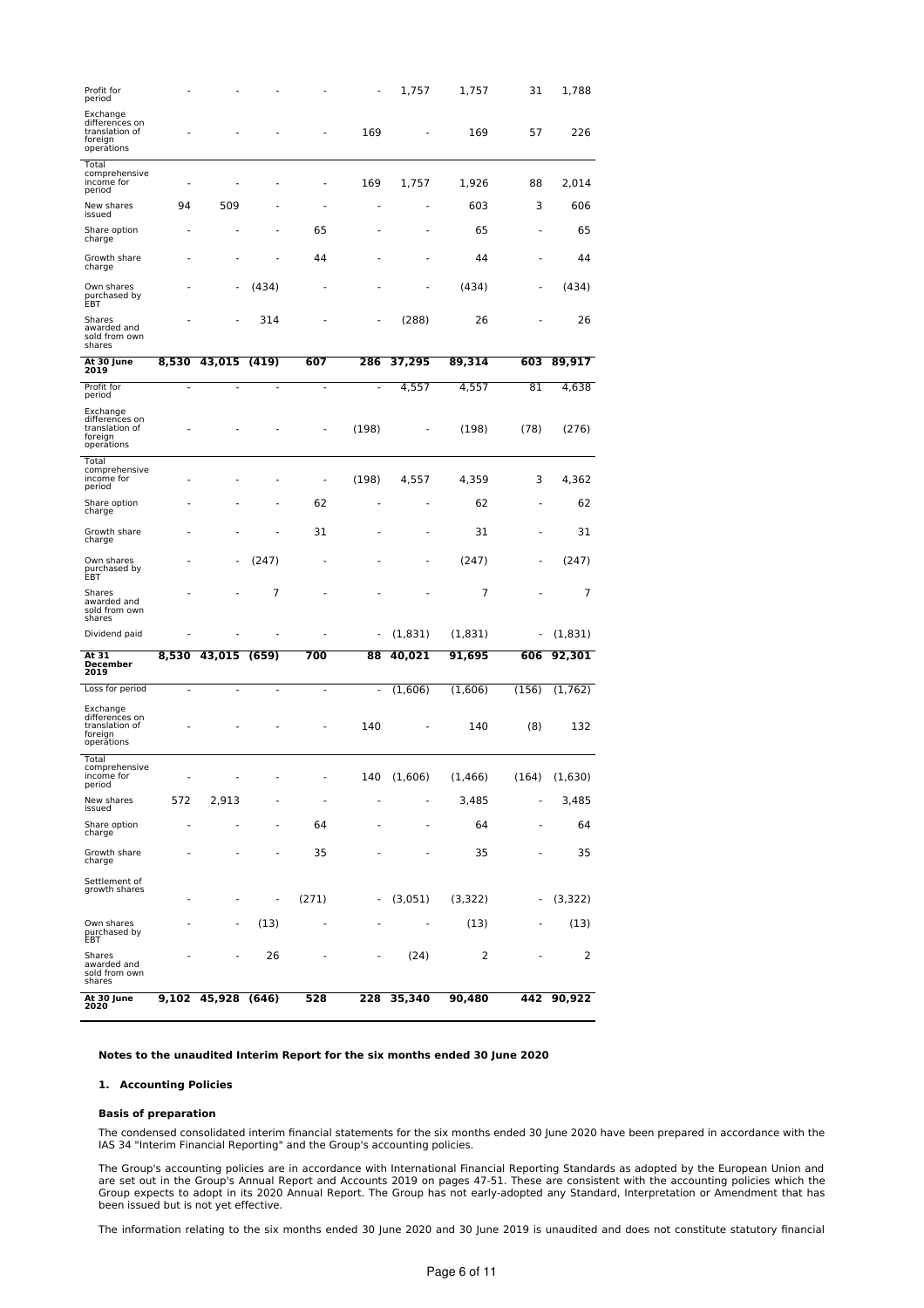statements as defined in Section 434 of the Companies Act 2006. The comparative figures for the year ended 31 December 2019 have been<br>extracted from the Group's Annual Report and Accounts 2019, on which the auditors gave a 2019 have been filed with the Registrar of Companies.

### **Going concern**

The Directors have considered the financial projections of the Group, including cash flow forecasts, the availability of committed bank facilities and the headroom against covenant tests for the coming 12 months. They are satisfied that the Group has adequate resources for the foreseeable future and that it is appropriate to continue to adopt the going concern basis in preparing these interim financial statements.

#### **Accounting estimates and judgements**

The Group makes estimates and judgements concerning the future and the resulting estimates may, by definition, vary from the actual<br>results. The Directors considered the critical accounting estimates and judgements used in

- · Potential impairment of goodwill and other assets as a result of the impact of COVID-19;
- Contingent deferred payments in respect of acquisitions; and
- Revenue recognition policies in respect of contracts which straddle the period end

#### **2. Segmental Information**

#### **Business segmentation**

For management purposes the Board monitors the performance of its separate operating units, each of which carries out a range of<br>activities, as a single business segment. However, since different activities have different operating income has been disaggregated below to provide additional benefit to readers of these financial statements.

Following the implementation of a Shared Services function from the start of 2018 and the resulting transfer of certain Agency-specific<br>contracts onto centrally-managed arrangements, a significant portion of the total oper

|                            | <b>Advertising</b><br>& Digital | Media<br>Buvina | <b>Exhibitions</b><br>& Learning | <b>Public</b><br>Relations | Group  |
|----------------------------|---------------------------------|-----------------|----------------------------------|----------------------------|--------|
| Six months to 30 June 2020 | £'000                           | £'000           | £'000                            | £'000                      | £'000  |
| Turnover                   | 35.604                          | 12.517          | 5.933                            | 4.062                      | 58.116 |
|                            |                                 |                 |                                  |                            |        |
| <b>Operating income</b>    | 22.933                          | 1.475           | 1.839                            | 2.833                      | 29.080 |

|                            | Advertising<br>& Digital | Media<br>Buvina | <b>Exhibitions</b><br>& Learning | <b>Public</b><br>Relations | Group  |
|----------------------------|--------------------------|-----------------|----------------------------------|----------------------------|--------|
| Six months to 30 June 2019 | £'000                    | £'000           | £'000                            | £'000                      | £'000  |
| <b>Turnover</b>            | 49.746                   | 18.195          | 9.860                            | 4.499                      | 82.300 |
|                            |                          |                 |                                  |                            |        |
| <b>Operating income</b>    | 31.560                   | 1.880           | 2.361                            | 3.359                      | 39.160 |

|                          | <b>Advertising</b><br>& Digital | Media<br>Buvina | <b>Exhibitions</b><br>& Learning | Public<br><b>Relations</b> | Total   |
|--------------------------|---------------------------------|-----------------|----------------------------------|----------------------------|---------|
| Year to 31 December 2019 | £'000                           | £'000           | £'000                            | £'000                      | £'000   |
| <b>Turnover</b>          | 109.421                         | 30.855          | 20.162                           | 10.653                     | 171.091 |
|                          |                                 |                 |                                  |                            |         |
| <b>Operating income</b>  | 64.510                          | 3.694           | 5.226                            | 7.542                      | 80.972  |

### **Geographical segmentation**

The following table provides an analysis of the Group's operating income by region of activity:

|                       | Six months<br>to | Six months to | Year ended  |  |
|-----------------------|------------------|---------------|-------------|--|
|                       | 30 June          | 30 June       | 31 December |  |
|                       | 2020             | 2019          | 2019        |  |
|                       | <b>Unaudited</b> | Unaudited     | Audited     |  |
|                       | £'000            | £'000         | £'000       |  |
|                       |                  |               |             |  |
| UK                    | 24,977           | 34,544        | 72,228      |  |
| USA                   | 3,090            | 2,491         | 4,618       |  |
| Asia                  | 961              | 2,125         | 4,103       |  |
| <b>Rest of Europe</b> | 52               | ٠             | 23          |  |
|                       | 29,080           | 39,160        | 80,972      |  |
|                       |                  |               |             |  |

#### **3. Reconciliation of Reported (Loss) / Profit to Headline (Loss) / Profit**

In order to provide a clearer understanding of underlying profitability, headline results exclude exceptional items, acquisition-related items,<br>and start-up costs. Start-up costs derive from organically started businesses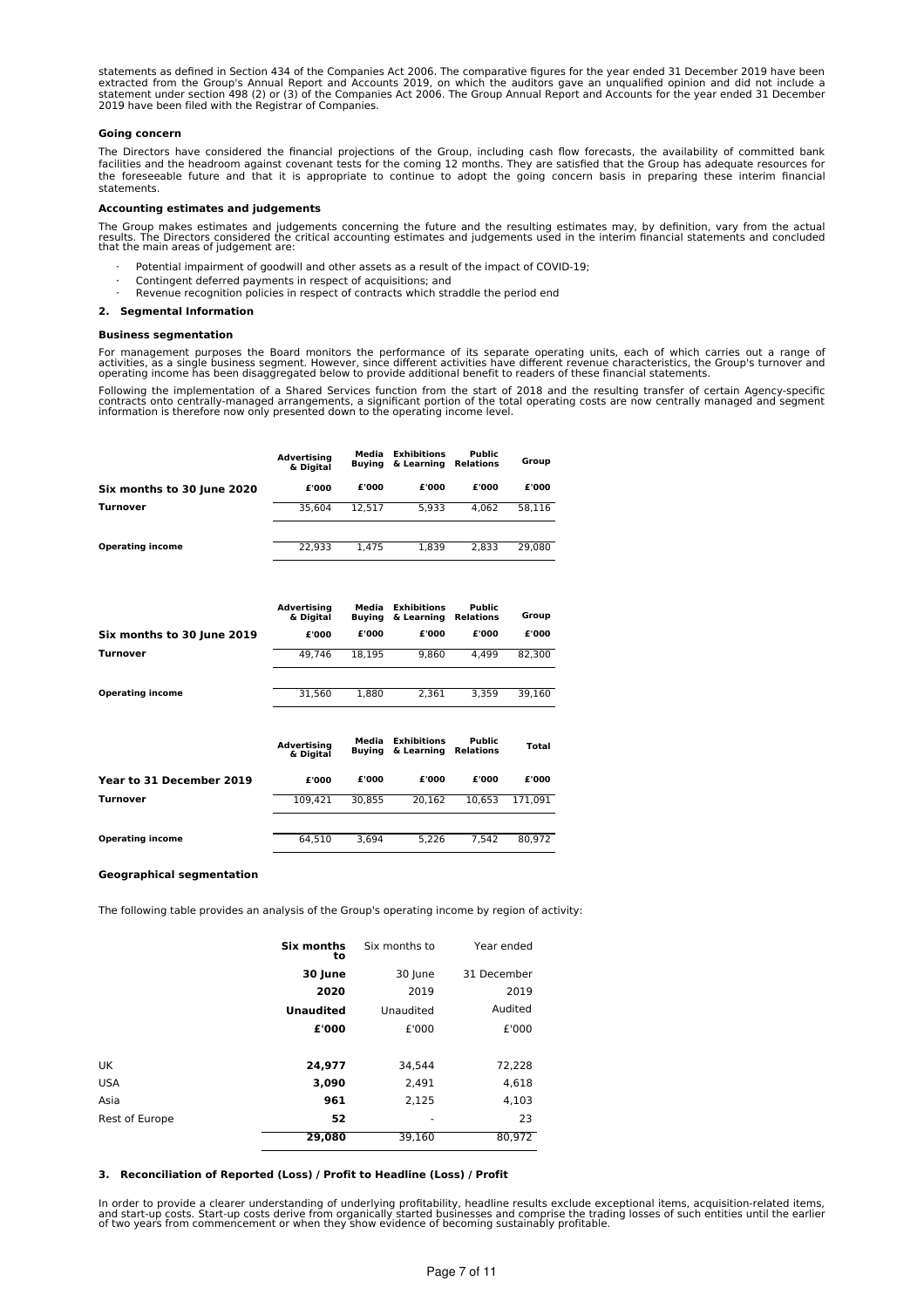|                                        | Six months to |            | Six months to |            | Year ended  |         |
|----------------------------------------|---------------|------------|---------------|------------|-------------|---------|
|                                        | 30 June       |            | 30 June       |            | 31 December |         |
|                                        |               | 2020       |               | 2019       |             | 2019    |
|                                        | Unaudited     |            | Unaudited     |            | Audited     |         |
|                                        | PBT           | <b>PAT</b> | PBT           | <b>PAT</b> | PBT         | PAT     |
|                                        | £'000         | £'000      | £'000         | £'000      | £'000       | £'000   |
| Headline (loss) / profit               | (2.224)       | (1,789)    | 3,395         | 2.716      | 10.154      | 8,075   |
| Acquisition-related items (Note<br>4)  | 166           | 203        | (925)         | (867)      | (1.320)     | (1.200) |
| Start-up costs                         | (212)         | (176)      | (74)          | (61)       | (431)       | (358)   |
| Write-off of<br>investments/associates | -             |            |               | ٠          | (109)       | (91)    |
| Reported (loss) / profit               | (2.270)       | (1.762)    | 2.396         | 1.788      | 8.294       | 6.426   |

Start-up costs in 2020 relateto the launch of Story's new venture in Leeds and April Six's new venture in Germany Start-up costs in 2019<br>related to April Six's new ventures in China and Germany. **4. Acquisition Adjustments**

| 4. Acquisition Adjustments                            | Six months<br>to<br>30 June<br>2020 | Six months<br>to<br>30 June<br>2019 | Year ended<br>31<br>December<br>2019 |
|-------------------------------------------------------|-------------------------------------|-------------------------------------|--------------------------------------|
|                                                       | <b>Unaudited</b>                    | Unaudited                           | Audited                              |
|                                                       | £'000                               | £'000                               | £'000                                |
| Amortisation of intangible assets                     | (278)                               | (446)                               | (870)                                |
| recognised on acquisitions                            |                                     |                                     |                                      |
| Movement in fair value of contingent<br>consideration | 469                                 | (479)                               | (433)                                |
| Acquisition transaction costs expensed                | (25)                                |                                     | (17)                                 |
|                                                       | 166                                 | (925)                               | (1.320)                              |

The movement in fair value of contingent consideration relates to a revision in the estimate payable to vendors of businesses acquired in<br>prior years. Acquisition transaction costs relate to professional fees associated wi

### **5. Net Finance Costs**

|                                                        | Six months<br>to<br>30 June<br>2020 | Six months<br>to<br>30 June<br>2019 | Year ended<br>31<br>December<br>2019 |
|--------------------------------------------------------|-------------------------------------|-------------------------------------|--------------------------------------|
|                                                        | <b>Unaudited</b><br>£'000           | Unaudited<br>£'000                  | Audited<br>£'000                     |
| Net interest on bank loans, overdrafts<br>and deposits | (185)                               | (140)                               | (351)                                |
| Amortisation of bank debt arrangement<br>fees          | (21)                                | (23)                                | (41)                                 |
| Interest expense on leases liabilities                 | (252)                               | (126)                               | (276)                                |
| <b>Net finance costs</b>                               | (458)                               | (289)                               | (668)                                |

The increase in net finance costs in the period primarily relates to the increase in Right of Use Assets and Lease Liabilities following the renewal of property lease terms as referred to in Note 9.

## **6. Taxation**

The taxation charge for the period ended 30 June 2020 has been based on an estimated effective tax rate on headline profit on ordinary activities of 20% (30 June 2019: 20%).

### **7. Earnings Per Share**

The calculation of the basic and diluted earnings per share is based on the following data, determined in accordance with the provisions of IAS 33: "Earnings per Share".

| Six months<br>t٥ | Six months<br>to | Year to        |
|------------------|------------------|----------------|
| 30 June          | 30 June          | 31<br>December |
| 2020             | 2019             | 2019           |
| <b>Unaudited</b> | Unaudited        | Audited        |
| £'000            | £'000            | £'000          |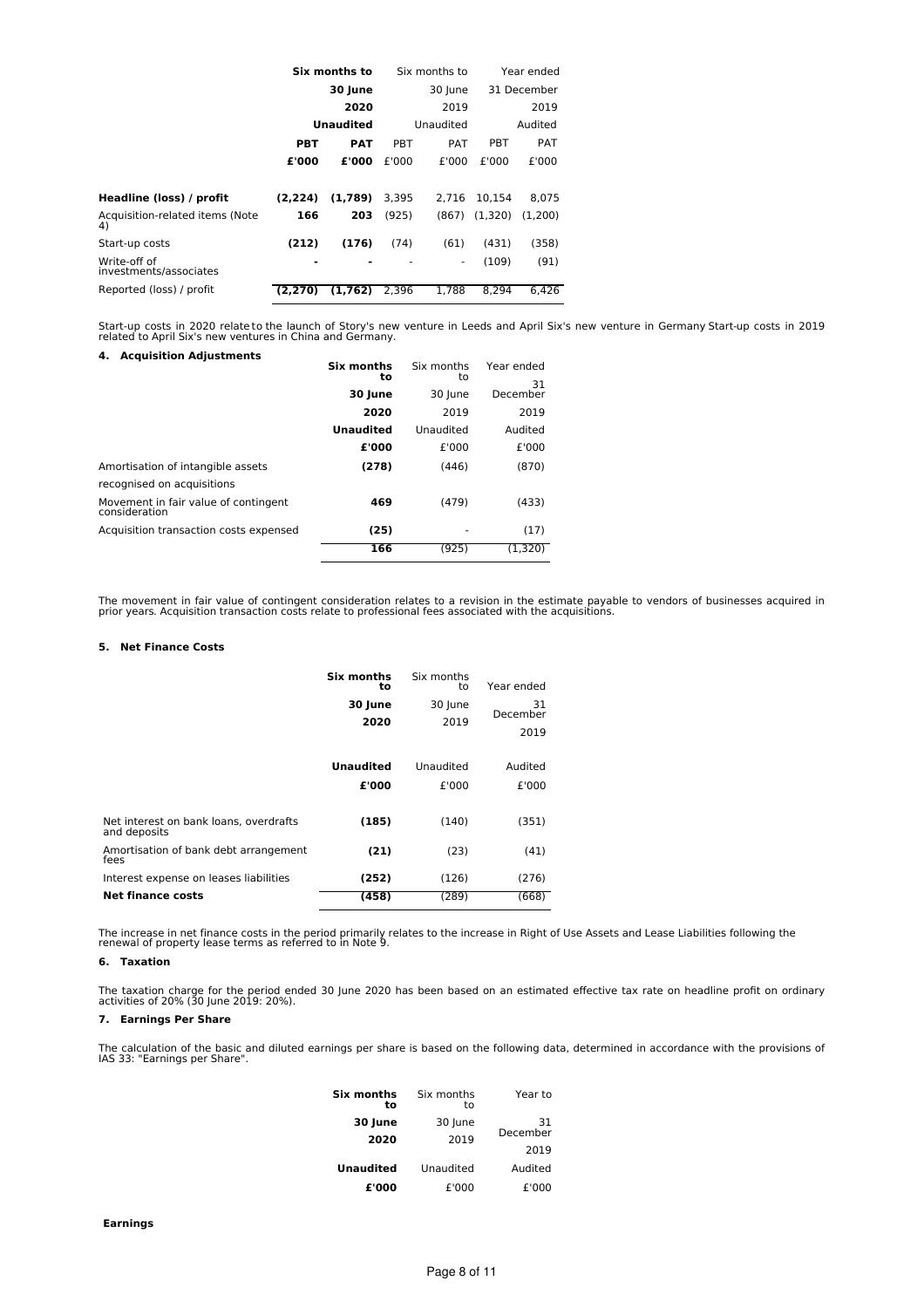| Reported profit for the year                                                                   | (1,762)    | 1,788      | 6,426      |
|------------------------------------------------------------------------------------------------|------------|------------|------------|
| Attributable to:                                                                               |            |            |            |
| Equity holders of the parent                                                                   | (1,606)    | 1.757      | 6.314      |
| Non-controlling interests                                                                      | (156)      | 31         | 112        |
|                                                                                                | (1, 762)   | 1.788      | 6.426      |
| <b>Headline earnings (Note 3)</b>                                                              | (1,789)    | 2.716      | 8,075      |
| Attributable to:                                                                               |            |            |            |
| Equity holders of the parent                                                                   | (1,633)    | 2,685      | 7,963      |
| Non-controlling interests                                                                      | (156)      | 31         | 112        |
|                                                                                                | (1,789)    | 2.716      | 8.075      |
| <b>Number of shares</b>                                                                        |            |            |            |
| Weighted average number of Ordinary<br>shares for the purpose of basic earnings<br>per share   | 84,943,138 | 83,820,494 | 84,056,636 |
| Dilutive effect of securities:                                                                 |            |            |            |
| Employee share options                                                                         | 4,085,346  | 2,177,252  | 4,426,774  |
| Weighted average number of Ordinary<br>shares for the purpose of diluted earnings<br>per share | 89,028,484 | 85,997,746 | 88.483.410 |
| <b>Reported basis:</b>                                                                         |            |            |            |
| Basic earnings per share (pence)                                                               | (1.89)     | 2.10       | 7.51       |
| Diluted earnings per share (pence)                                                             | (1.89)     | 2.04       | 7.14       |
| <b>Headline basis:</b>                                                                         |            |            |            |
| Basic earnings per share (pence)                                                               | (1.92)     | 3.20       | 9.47       |
| Diluted earnings per share (pence)                                                             | (1.92)     | 3.12       | 9.00       |

A reconciliation of the profit after tax on a reported basis and the headline basis is given in Note 3. There are share options outstanding which could potentially have a dilutive impact but were anti-dilutive in the perio

| <b>Intangible Assets</b><br>8. |                         |                          |                     |
|--------------------------------|-------------------------|--------------------------|---------------------|
|                                | 30 June                 | 30 June                  | 31 December         |
|                                | 2020                    | 2019                     | 2019                |
|                                | <b>Unaudited</b>        | Unaudited                | Audited             |
|                                | £'000                   | £'000                    | £'000               |
| Goodwill                       | 91,752                  | 91,752                   | 91,752              |
| Other intangible assets        | 3,714                   | 3,877                    | 4,107               |
|                                | 95,466                  | 95,629                   | 95,859              |
| Goodwill                       |                         |                          |                     |
|                                | <b>Six</b><br>months to | Six months<br>to 30 June | Year ended          |
|                                | 30 June<br>2020         | 2019                     | 31 December<br>2019 |
|                                | <b>Unaudited</b>        | Unaudited                | Audited             |
|                                | £'000                   | £'000                    | £'000               |
| Cost                           |                         |                          |                     |
| At beginning and end of period | 96,025                  | 96,025                   | 96,025              |
| <b>Impairment adjustment</b>   |                         |                          |                     |
| At beginning and end of period | 4,273                   | 4,273                    | 4,273               |
| <b>Net book value</b>          | 91.752                  | 91.752                   | 91.752              |

In accordance with the Group's accounting policies, an annual impairment test is applied tdhe carrying value of goodwill, unless there is an<br>indication that one of the cash generating units has become impaired during the y

### **Other Intangible Assets**

**Six months to** Six months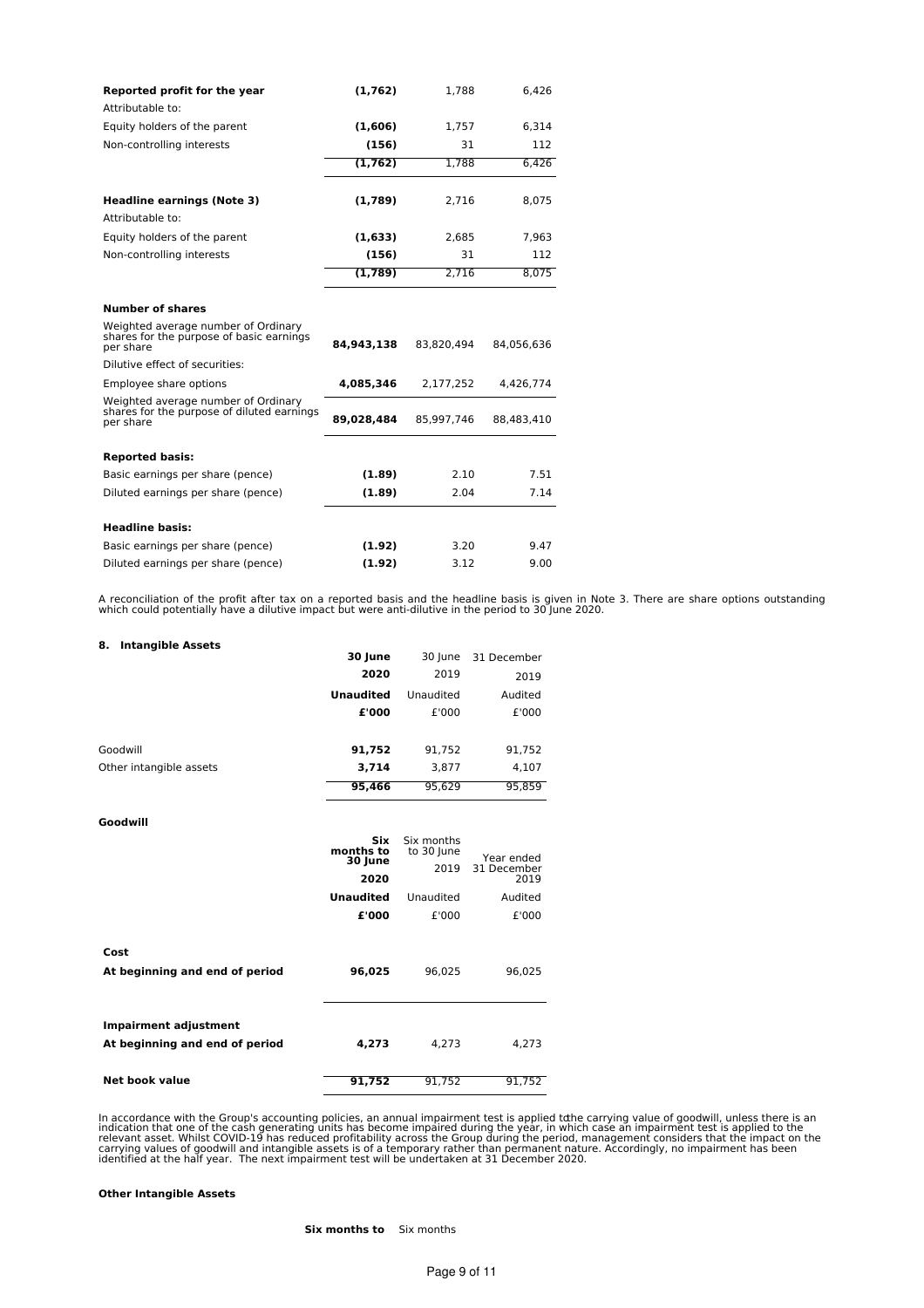|                                    |                  | to        | Year ended     |
|------------------------------------|------------------|-----------|----------------|
|                                    | 30 June          | 30 June   | 31<br>December |
|                                    | 2020             | 2019      |                |
|                                    |                  |           | 2019           |
|                                    | <b>Unaudited</b> | Unaudited | Audited        |
|                                    | £'000            | £'000     | £'000          |
| Cost                               |                  |           |                |
| At 1 January                       | 10,115           | 9,389     | 9,389          |
| <b>Additions</b>                   | 109              | 85        | 848            |
| <b>Disposals</b>                   | (202)            |           | (122)          |
| At 30 June / 31 December           | 10,022           | 9,474     | 10,115         |
|                                    |                  |           |                |
| <b>Amortisation and impairment</b> |                  |           |                |
| At 1 January                       | 6,008            | 5,020     | 5,020          |
| Amortisation charge for the period | 502              | 577       | 1,110          |
| <b>Disposals</b>                   | (202)            |           | (122)          |
| At 30 June / 31 December           | 6,308            | 5,597     | 6,008          |
|                                    |                  |           |                |
| Net book value                     | 3,714            | 3,877     | 4,107          |

Other intangible assets consist of Client relationships, trade names and software development and licences.

#### **9. Right of Use Assets and Lease Liabilities**

The Group leases several assets, the overwhelming majority of which are the office premises from which it operates. Under IFRS 16, the<br>Group recognises Right of Use Assets and Lease Liabilities in relation to these leases.

### **10. Bank Loans and Net Bank Debt**

| 10. Bank Loans and Net Bank Debt           |                  |           |                     |
|--------------------------------------------|------------------|-----------|---------------------|
|                                            | 30 June          |           | 30 June 31 December |
|                                            | 2020             | 2019      | 2019                |
|                                            | <b>Unaudited</b> | Unaudited | Audited             |
|                                            | £'000            | £'000     | £'000               |
| Bank loan outstanding                      | 5,000            | 8,000     | 10,000              |
| Adjustment to amortised cost               | (52)             | (94)      | (73)                |
| Carrying value of loan outstanding         | 4,948            | 7,906     | 9,927               |
| Less: Cash and short term deposits         | (4, 011)         | (2, 811)  | (5,028)             |
| Net bank debt                              | 937              | 5,095     | 4,899               |
| The borrowings are repayable as follows:   |                  |           |                     |
| Less than one year                         |                  |           |                     |
| In one to two years                        | 5,000            |           | 10,000              |
| In more than two years but less than three |                  |           |                     |
| years                                      |                  | 8,000     |                     |
|                                            | 5,000            | 8,000     | 10,000              |
| Adjustment to amortised cost               | (52)             | (94)      | (73)                |
|                                            | 4,948            | 7,906     | 9,927               |
| Less: Amount due for settlement within 12  |                  |           |                     |
| months (shown under current liabilities)   |                  |           |                     |
| Amount due for settlement after 12 months  | 4,948            | 7.906     | 9.927               |

At 30 June 2020, the Group's committed bank facilities comprised a revolving credit facility of £20.0m, expiring on 28 September 2021, with an<br>option to extend the facility by one year. Interest on the facility is based on

In addition to its committed facilities, the Group has available an overdraft facility of up to £3.0m with interest payable by reference to National Westminster Bank plc Base Rate plus 2.25%.

#### **11. Acquisition Obligations**

The terms of an acquisition may provide that the value of the purchase consideration, which may be payable in cash or shares or other<br>securities at a future date, depends on uncertain future events such as the future perfo

| Cash  | Shares | Total |
|-------|--------|-------|
| £'000 | £'000  | £'000 |